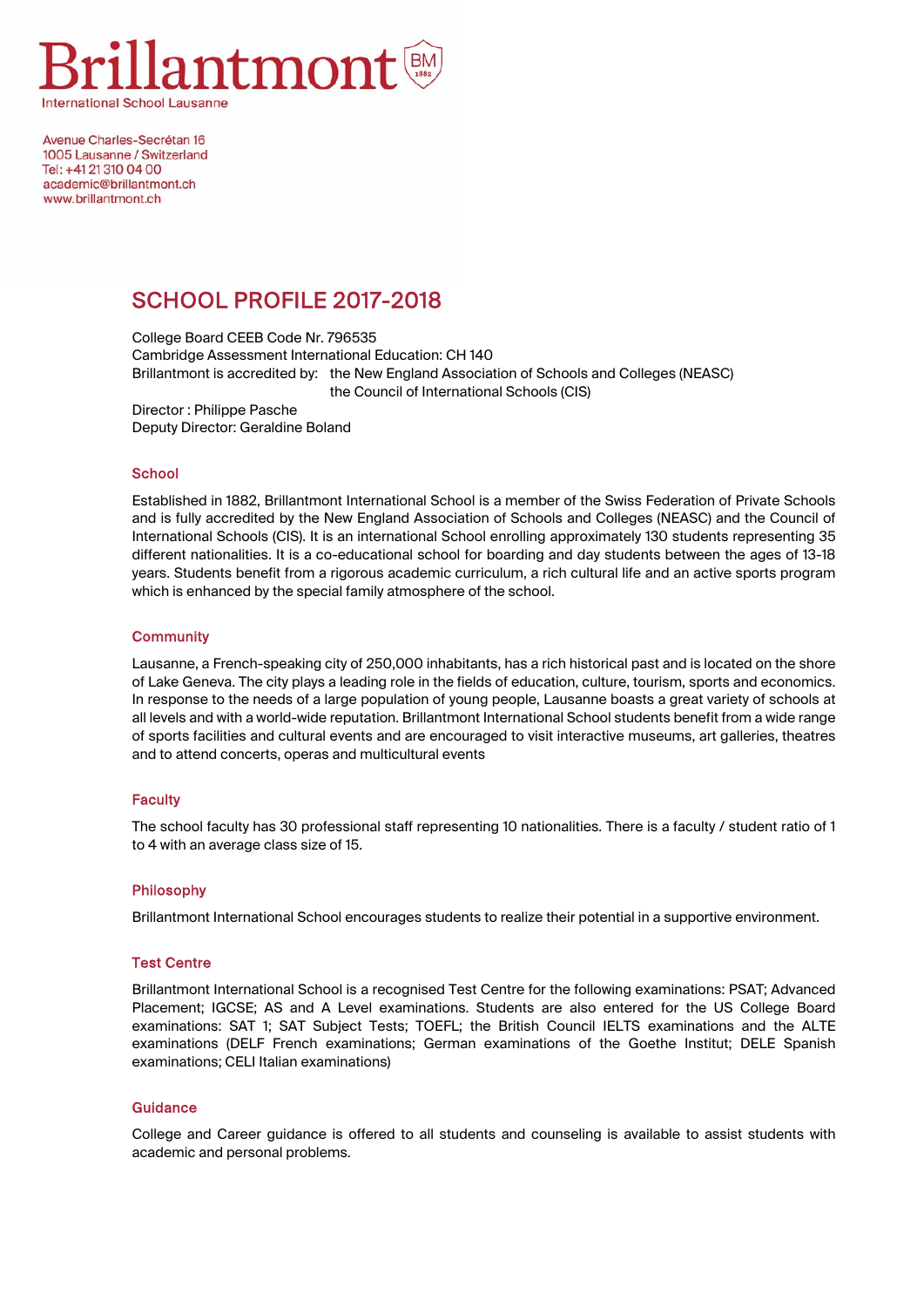## **Curriculum**

Brillantmont offers internationally recognized academic programmes which challenge and stimulate students of all ages. They provide acces to top-ranking universities across the world.

The 8<sup>th</sup> and 9<sup>th</sup> Grade programmes of studies are designed to meet the needs of international 13 to 15 year olds and covers a broad range of subjects. After  $9<sup>th</sup>$  Grade personalised timetables enable them to develop their strengths and interests, keeping in view their future university choices / career plans. Students in the 10<sup>th</sup> Grade follow a selection of courses which cover a solid range of subjects. In 11<sup>th</sup> and 12<sup>th</sup> Grade the courses extend and build on students' subject knowledge. They can focus on subjects in which they are particulary interested and which they may wish to pursue further at university.

Throughout the High School, students have the opportunity to prepare for external, internationally recognized examinations : IGCSE / AS / A Level examinations (Cambridge Assessment International Education); PSAT , SAT , SAT Subject Tests, AP Examinations (US College Board); European Language Examinations.

Brillantmont also offers a post High School 13<sup>th</sup> Grade programme for students who have already completed their High School studies.

## Requirements for a High School Diploma

Brillantmont International School offers a traditional college preparatory curriculum leading to a High School Diploma. To graduate a student must complete at least 20 academic credit course and have proficiency in at least one foreign language. A sufficient number of electives must be followed in order to obtain at least 20 credits in all. In addition to the 20 academic credits, a minimum IBT score of 79 or an IELTS score of 6.5 is required of all foreign student who wish to receive a graduation diploma. The students whose IBT (or equivalent) score lies between 60 and 78 (IELTS 6.0) will receive a graduation certificate.



A "diploma with distinction" is awarded to a student who has met all graduation requirements and has maintained throughout their High School

- A pass in all subject areas
- A minimum overall year average of A-

A "diploma with merit" is awarded to a student who has met all graduation requirements and has maintained, throughout their High School

- A pass in all subject areas
- A minimum overall year average of B-

#### Grading System

Brillantmont International School uses a A+ to F scale where grades are reported using a letter ranging from A+ to F. Thresholds based on international criteria and standards are used to generate letter grades. Further clarification is given by an indication of the strength of the grade through plus and minus signs for example a student may be awarded a grade B+, B or B-. An E represents the lowest grade needed for a credit to be awarded, failing grades are indicated with an F. A+ is the highest grade and F the lowest.

#### GPA and Class Rank

Brillantmont International School does not rank students or report cumulative GPA. Small class size, the high rate of student turnover in international schools and the wide variety of marking systems from which our students come make formal ranking inadvisable.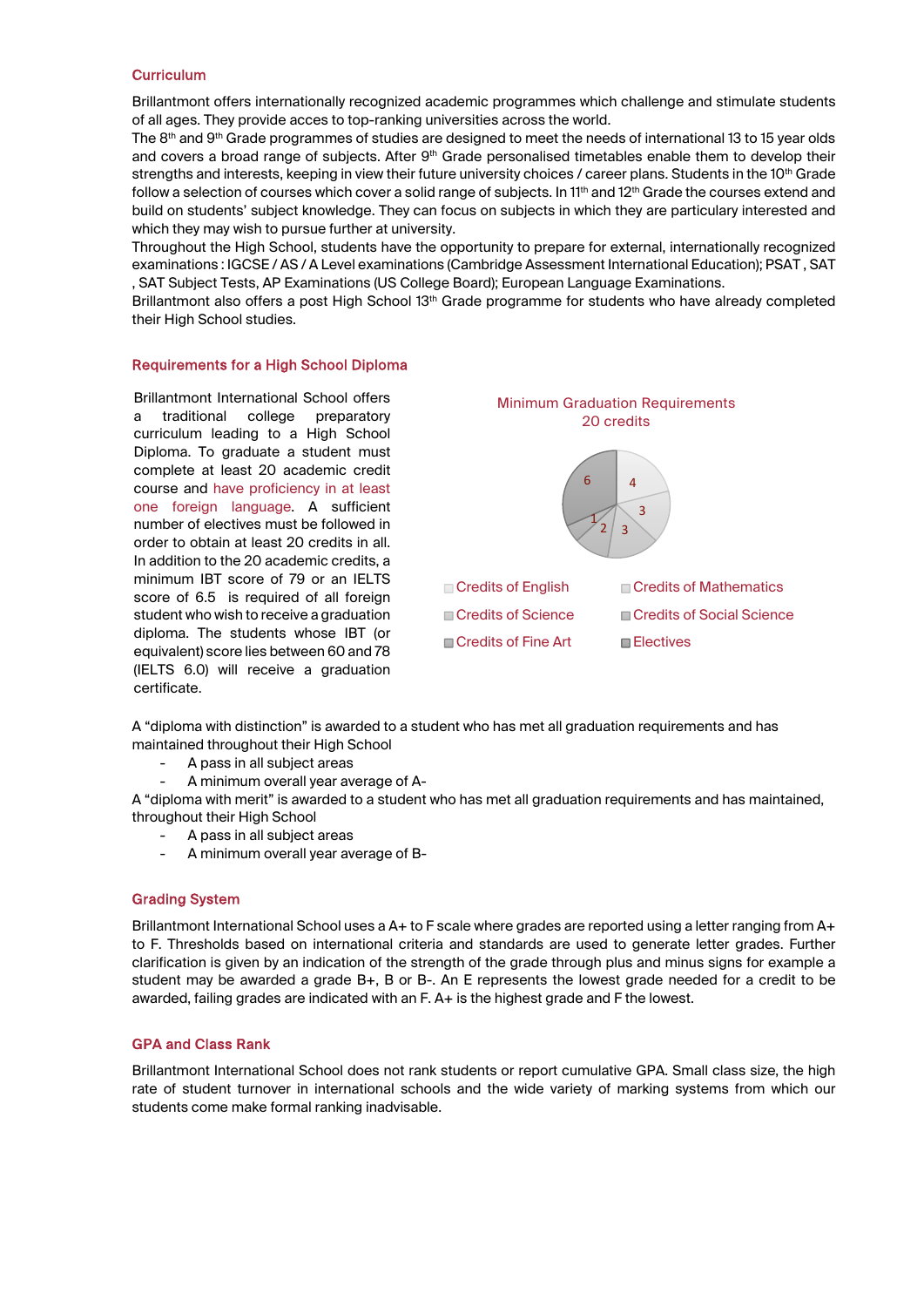

# SAT - Scores

| 27 students took 44 SATs |     |             |      |
|--------------------------|-----|-------------|------|
| Math                     |     | <b>FRW</b>  |      |
| Mean:                    | 540 | Mean :      | -500 |
| Median:                  | 530 | Median: 480 |      |

## June 2018 AS Level Exam Results

| Scores A B C D |  |  |                                                                                                          |
|----------------|--|--|----------------------------------------------------------------------------------------------------------|
| # 6 7 14 8 6   |  |  |                                                                                                          |
|                |  |  | 21 students took 11 AS exams; 90% of scores E or above, 56% C or above, 13% scored the highest result, A |

#### June 2018 A Level Exam Results

| Scores $A^*$ A B C D E |  |  |                                                                                             |
|------------------------|--|--|---------------------------------------------------------------------------------------------|
| # - 8 10 10 10 4       |  |  |                                                                                             |
|                        |  |  | 18 students took 12 AL exams: 100% of scores E or above. 66% C or above. 22% scored A* or A |

# University and College Acceptances 2016-18

| <b>USA</b><br><b>American University</b><br>California State University<br><b>Emerson University</b><br>Florida Institute of Technology<br><b>Fordham University</b><br>George Washington University<br>Loyola Marymount University<br>Lynn University (2)<br>Northeastern University (2)<br><b>Pace University</b> | Canada<br>Lanagara College, Vancouver<br>UBC - University of British Columbia (3)<br>Japan<br><b>Keio University</b><br><b>Temple University</b><br>Switzerland<br>BSL, Lausanne(2)<br>EHL - Ecole Hôtelière de Lausanne (6)<br>EPFL, Lausanne<br>European University (2) |
|---------------------------------------------------------------------------------------------------------------------------------------------------------------------------------------------------------------------------------------------------------------------------------------------------------------------|---------------------------------------------------------------------------------------------------------------------------------------------------------------------------------------------------------------------------------------------------------------------------|
|                                                                                                                                                                                                                                                                                                                     |                                                                                                                                                                                                                                                                           |
|                                                                                                                                                                                                                                                                                                                     |                                                                                                                                                                                                                                                                           |
|                                                                                                                                                                                                                                                                                                                     |                                                                                                                                                                                                                                                                           |
|                                                                                                                                                                                                                                                                                                                     |                                                                                                                                                                                                                                                                           |
|                                                                                                                                                                                                                                                                                                                     |                                                                                                                                                                                                                                                                           |
| Parsons The New School, NY (2)                                                                                                                                                                                                                                                                                      | Glion Hotel School (4)                                                                                                                                                                                                                                                    |
| School of the Arts Institute, Chicago                                                                                                                                                                                                                                                                               | <b>HEIG, Yverdon</b>                                                                                                                                                                                                                                                      |
| University of California, Irvine                                                                                                                                                                                                                                                                                    | Les Roches, Blûche                                                                                                                                                                                                                                                        |
| University of Illinois, Springfield (2)                                                                                                                                                                                                                                                                             | Unil-University of Lausanne (6)                                                                                                                                                                                                                                           |
| University of New Mexico (2)                                                                                                                                                                                                                                                                                        | Webster University (4)                                                                                                                                                                                                                                                    |
| University of San Francisco                                                                                                                                                                                                                                                                                         |                                                                                                                                                                                                                                                                           |